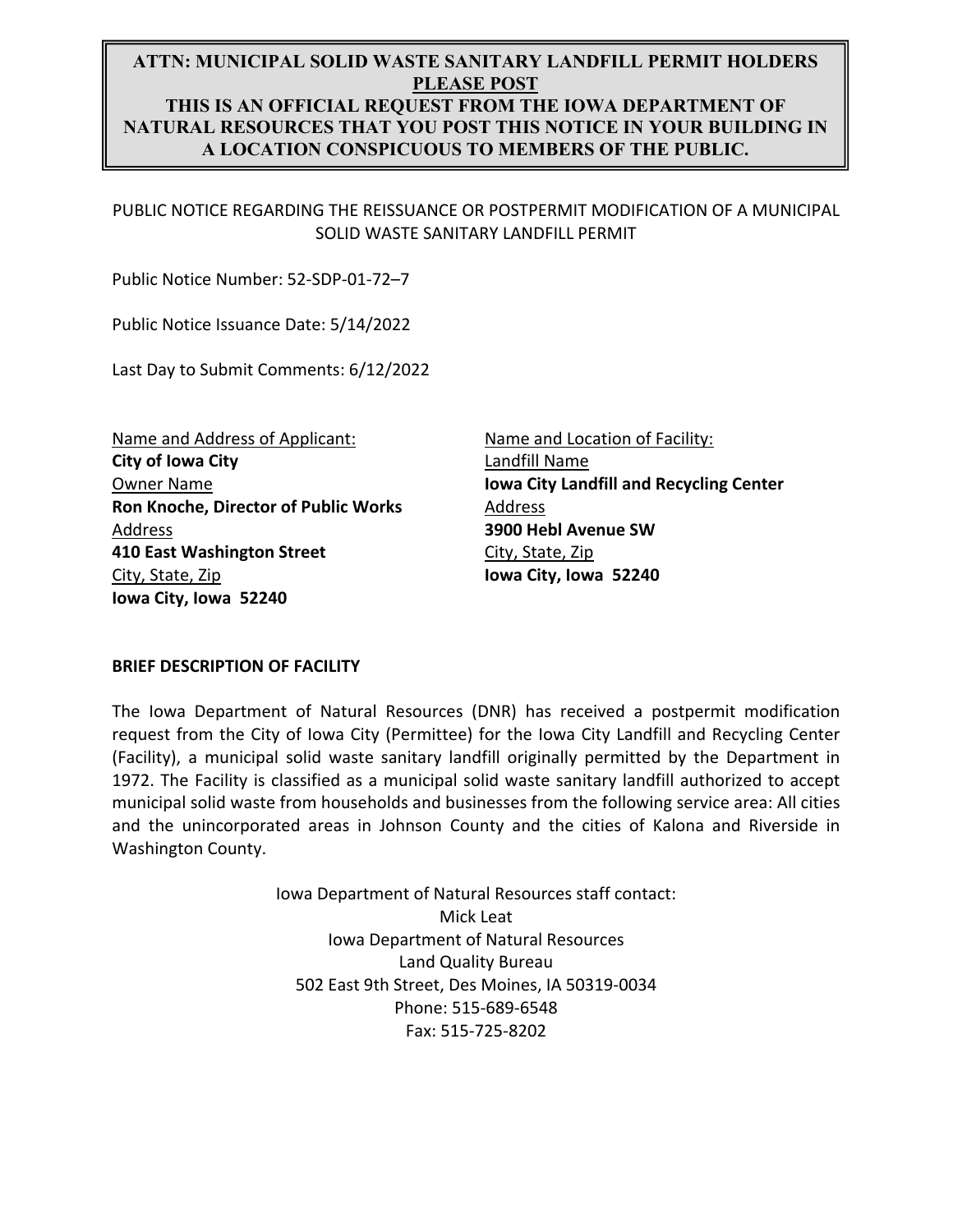#### **NOTICE**

The DNR has received a postpermit modification request from the Permittee to authorize expansion of the landfill with the construction of the Cell FY23. The liner for the 11 acre cell will consist of an HDPE membrane overlying 2 feet of compacted clay.

After review of the application materials, the DNR has made a preliminary determination to approve the post permit modification request. Once processed, copies of the DNR's final determination may be reviewed at the DNR's Regional Field Office located at 1023 West Madison, Washington, IA 52353 at phone number (319) 653‐2135. The file with regard to the Facility is available for inspection between the hours of 8:00 a.m. and 4:30 p.m. at the DNR's Records Center at 502 E. 9<sup>th</sup> Street, Des Moines, Iowa 50319-0034. The DNR Records Center will make copies from the file upon request. There is a charge for copy orders. To arrange a time to review the file or to request information regarding charges for copies contact the DNR Records Center at (515) 725‐8480.

The procedures that the DNR will follow with regard to this permit application or postpermit modification request are set forth in Iowa Administrative Code 567 Chapter 113. A copy of this rule chapter is available on https://www.legis.iowa.gov/law/administrativeRules and by requests directed to the DNR. The DNR strongly recommends that interested persons review the chapter.

#### **COMMENTS SOLICITED**

By this Notice, interested persons are invited to submit written and signed comments to the DNR regarding this notice. To ensure consideration, comments must be received by the last day to submit comments identified above, and should include the following:

- A. A statement of the person's interest in the DNR's determination;
- B. A statement of the action the person wishes the DNR to take, including specific references to sections of the request that the person believes should be changed; and
- C. The reasons supporting the person's position, stated with sufficient specificity as to allow the DNR to investigate the merits of the person's positions.

Any submissions should display the public notice number next to the address on the envelope and on each page of any submitted comments, and include a return mailing address and telephone number. The DNR will consider all comments received during the comment period and may modify the determination based on those comments. Comments received by the DNR in response to this notice will be made part of the public record with regard to this permit.

The responsiveness summary to public comments received will be mailed to each commenter at the address on their comment submittal, and may also be viewed at the DNR's Records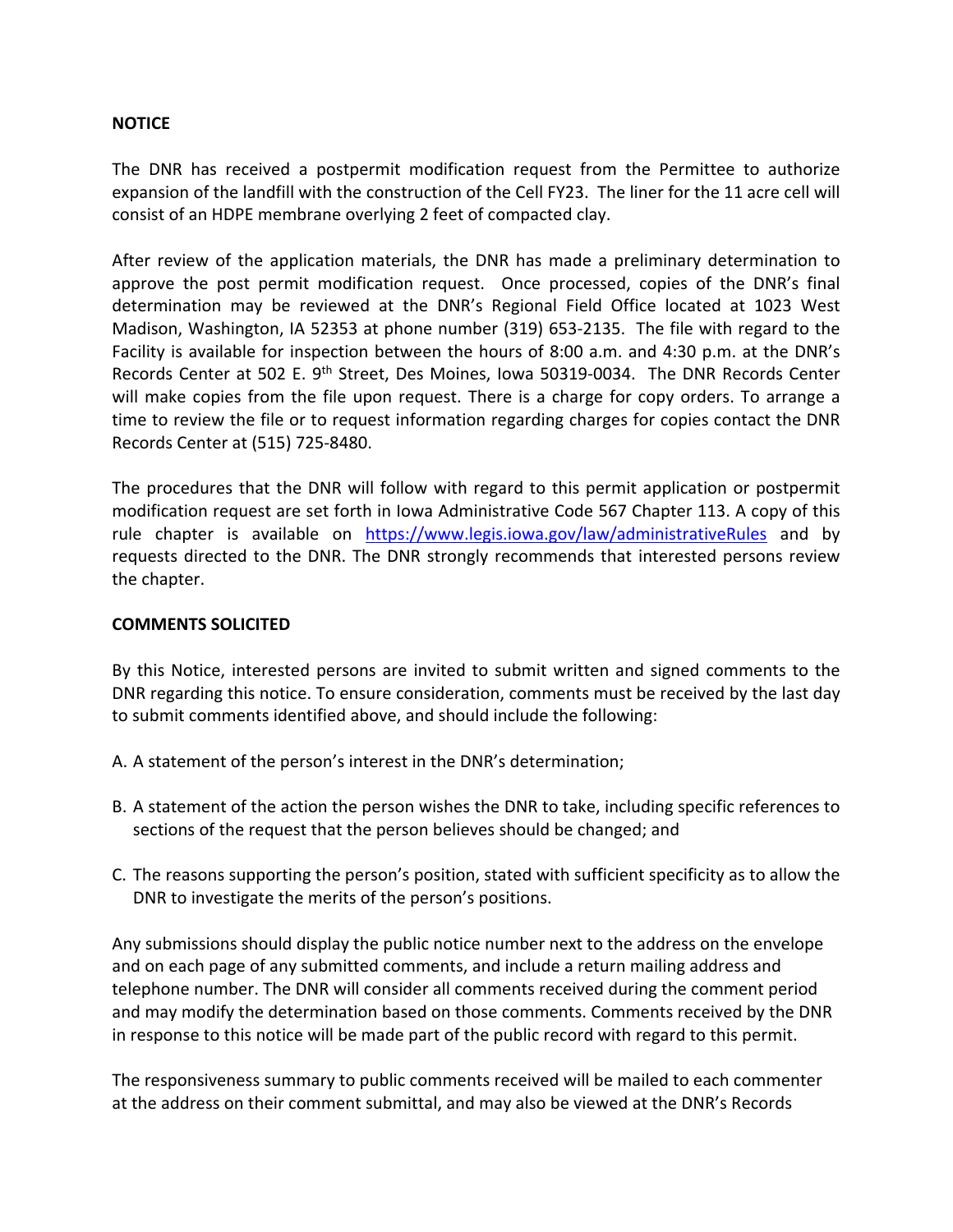Center at 502 E. 9th Street, Des Moines, Iowa 50319‐0034. The public record files for facilities will be available for inspection at the Records Center between the hours of 8:00 a.m. and 4:30 p.m. The DNR Records Center will make copies from the file upon request. There is a charge for copy orders. The public is directed to contact the DNR Records Center at (515) 242‐5818 to arrange a time to review the file or to request information regarding charges for copies.

## **REQUESTS FOR PUBLIC HEARING**

The applicant, any interested agency, person or group of persons may request or petition for a public hearing with respect to the DNR's determination to approve or deny an application or postpermit modification request. Any such request shall clearly state issues and topics to be addressed at the hearing. Any such request or petition for public hearing must be filed with the DNR within 30 days following the date of the public notice and shall indicate the interest of the party filing such request and the reasons why a hearing is warranted. The DNR shall hold an informal and noncontested case hearing if there is a significant public interest (including the filing of requests or petitions for such hearing) in holding such a hearing. Frivolous or insubstantial requests for hearing may be denied by the DNR.